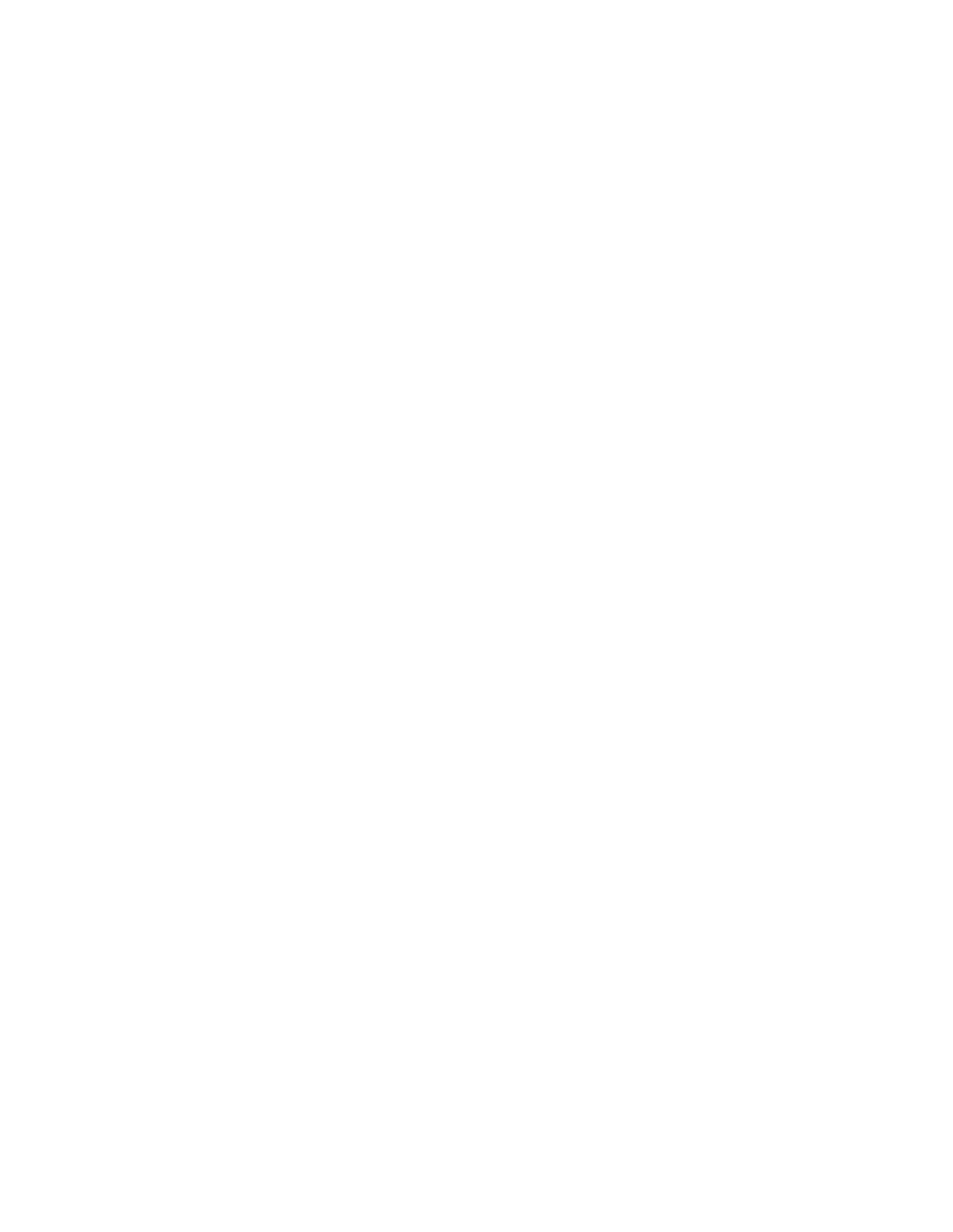## **PUBLIC PARTICIPATION AND ADOPTION**

No comprehensive plan can be completed without input from the citizens and municipalities it serves. As part of the County's comprehensive plan update, planning commission staff engaged a variety of stakeholders and solicited input from the public. Public participation included the use of surveys, regional meetings, social media, websites, press releases and a public open house unveiling the draft plan. The following are brief overviews of the various public outreach initiatives that were undertaken during the planning process:

## **A. Municipal Survey**

As part of the planning process a twelve question survey was prepared and distributed to the 72 municipalities in the county on January 20, 2017. The survey was intended to solicit input from the municipalities regarding their current and future planning initiatives. Out of the 72 municipalities in Berks County 36 responded to the survey. The majority of respondents (47%) to the survey were elected officials.

## **B. Citizen Survey**

To gain public input for the county comprehensive plan update, the Berks County Planning Commission released an online survey on July 11, 2017. This survey was prepared in both English and Spanish languages and promoted through a press release to the local media. It was forwarded to the Hispanic Center of Reading and the Latino Chamber of Commerce as well as posted to the Planning Commission's Facebook page and website. Surveys were emailed to all email lists we have on file in the planning commission office and advertised via the televised Commissioner's Board Meeting on July 13, 2017. The survey period ended on August 11, 2017. A total of 866 citizens replied to the survey during the roughly month-long period in the summer of 2017. Unfortunately, the planning commission received no input from the Hispanic community in Berks County during the survey response period or thereafter.

## **C. Berks County Board of Commissioners**

On August 10, 2017 Planning Commission staff presented the draft Future Land Use plan and map to the County Board of Commissioners during their weekly televised meeting.

## **D. Regional Meetings**

The Planning Commission staff conducted five regional meetings to engage municipal officials. The meetings were designed to gather input from the 72 municipalities in the county regarding the Future Land Use map that was developed during the plan update. The following is the list of the five regional meetings and the dates they were held:

- Metro Region Tuesday January 30, 2018 at Muhlenberg Township Municipal Building 5:30PM
- Oley Hills Region Thursday February 8, 2018 at Earl Township Municipal Building 5:30PM
- Southern Highlands Region Thursday February 15, 2018 at Birdsboro Borough Hall 5:30PM
- Hawk Mountain Region Thursday February 22, 2018 at Perry Township Municipal Building 5:30PM
- Tulpehocken Region Tuesday March 13, 2018 at Robesonia Borough Hall 5:30PM

## **E. Act 247**

In accordance with the Pennsylvania Municipalities Planning Code, Act 247, the draft plan was sent out for review on June 18, 2018 for the required 45 day review period. Notice was sent to all Berks County municipalities, adjacent counties and municipalities, school districts, and other community partners in the county.

## **F. Public Open House**

Planning commission staff held a public open house on July 16, 2018. The purpose of this open house was to unveil the draft document to the public and gather comments and answer any questions regarding the draft plan. The open house was held at the County's Agricultural Center which is centrally located and easily accessible for the general public.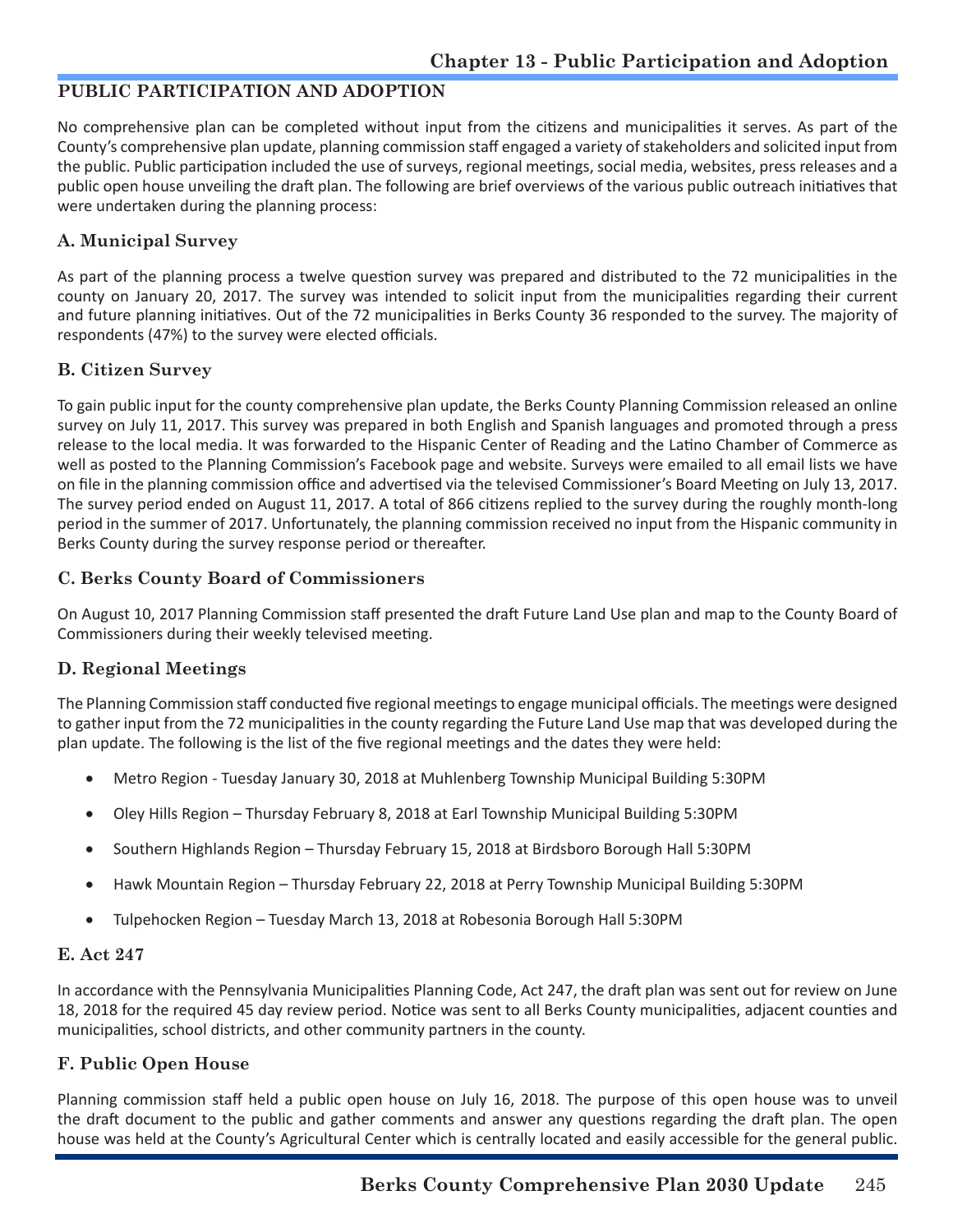Citizens could submit comment forms on-site or take them home and send them into the office. The open house was advertised using print media as well as digitally via the planning commission website and Facebook page. Comments were received and reviewed by the Berks County Planning Commission at their monthly meetings in August and September of 2018. Planning commission staff prepared responses to all of the comments received. Based on some of those comments changes were made to the plan where appropriate.

**G. Adoption**